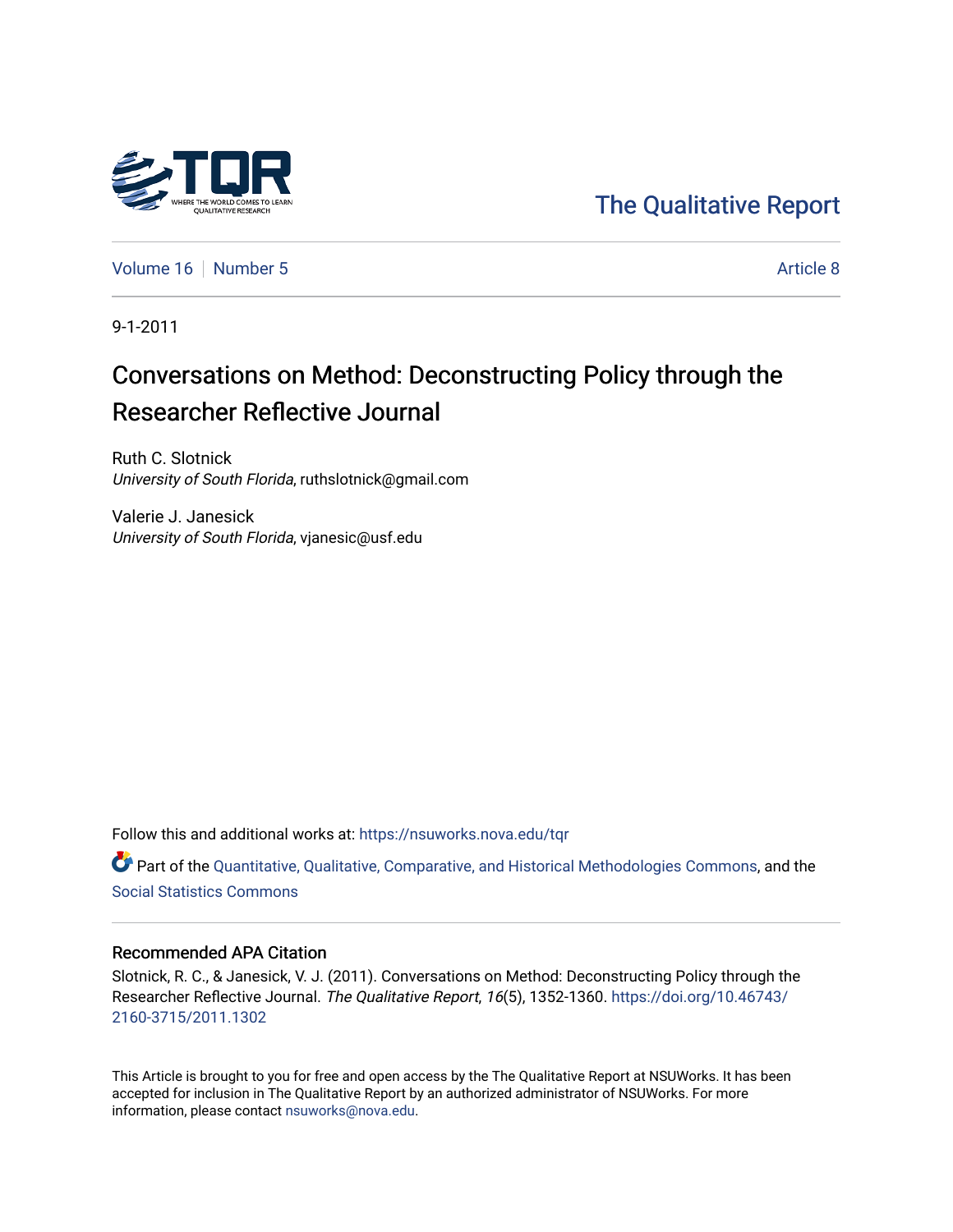# **Qualitative Research Graduate Certificate** Indulge in Culture Exclusively Online . 18 Credits **LEARN MORE**

### Conversations on Method: Deconstructing Policy through the Researcher Reflective Journal

#### Abstract

In this article the authors argue that the researcher reflective journal is a critical interpretive tool for conducting educational policy analysis. The idea for this research grew from the experiences of a doctoral candidate (Ruth) in pursuit of a policy focused dissertation and a series of on-going conversations with her qualitative methodologist (Valerie). The structure of the paper takes a dialogue form on the topic of policy analysis and the various uses of the journal, including found data poetry and photographic representations of the self as a research instrument, which may expand the findings and increase options for data presentation. Sections of the paper include a discussion on journal writing as a creative process, the reflective role of the researcher when examining policies, and the challenges of constructing a well-designed methodological framework.

#### Keywords

Researcher Reflective Journal, Alternative Policy Analysis, Qualitative Methods

#### Creative Commons License



This work is licensed under a [Creative Commons Attribution-Noncommercial-Share Alike 4.0 License](https://creativecommons.org/licenses/by-nc-sa/4.0/).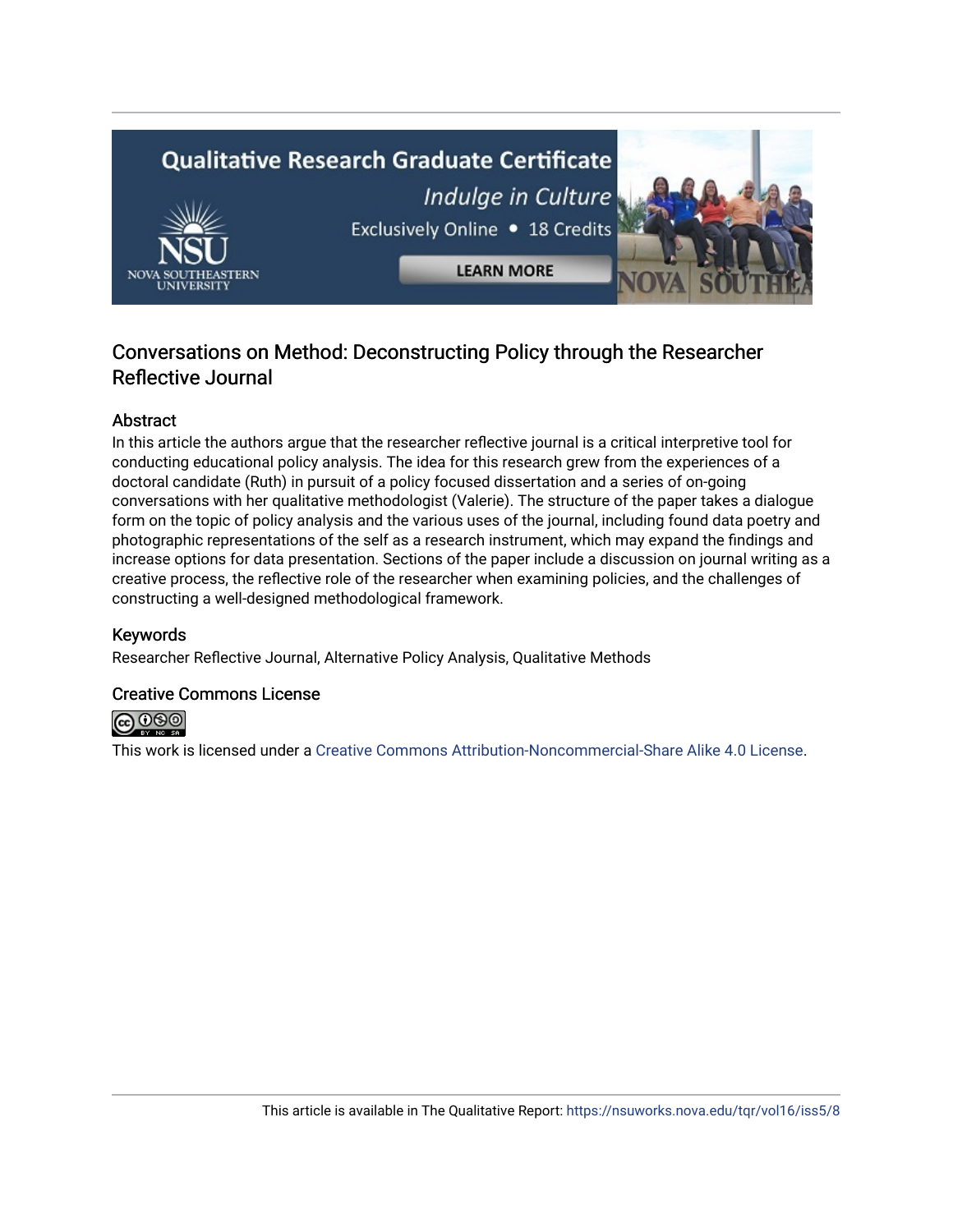## **Conversations on Method: Deconstructing Policy through the Researcher Reflective Journal**

Ruth C. Slotnick and Valerie J. Janesick University of South Florida, Tampa, Florida, USA

*In this article the authors argue that the researcher reflective journal is a critical interpretive tool for conducting educational policy analysis. The idea for this research grew from the experiences of a doctoral candidate (Ruth) in pursuit of a policy focused dissertation and a series of on-going conversations with her qualitative methodologist (Valerie). The structure of the paper takes a dialogue form on the topic of policy analysis and the various uses of the journal, including found data poetry and photographic representations of the self as a research instrument, which may expand the findings and increase options for data presentation. Sections of the paper include a discussion on journal writing as a creative process, the reflective role of the researcher when examining policies, and the challenges of constructing a well-designed methodological framework. Key Words: Researcher Reflective Journal, Alternative Policy Analysis, Qualitative Methods.* 

I arrived at Valerie's office with my usual arsenal of ideas on how to compose our American Educational Research Association (AERA) paper. Our working relationship is typically defined by art, poetry, and the yogic journey. As a doctoral student and future junior colleague, I am both intrigued and inspired by her technique of interweaving the researcher reflective journal and found data poetry as tools to deepen qualitative inquiry. My particular interest lies in integrating the journal with educational policy analysis, which I thoroughly explored while writing my dissertation. Found data poetry was incorporated both as an analytical device to summarize interviews with higher education administrators and to chronicle my experiences on writing the dissertation. Weekly dialogues with Valerie on methodology occurred throughout the summer of 2007 until I defended my thesis in February 2010.

To begin writing our AERA paper, Valerie proposed that we dialogue about the process of combining the researcher reflective journal and educational policy. She reminded me that my interests in the researcher reflective journal were born out of our shared discussions on methodology and new types of data sets for conducting policy analysis. I am concerned, however, about the scholarly acceptance of our idea. I raised this question to Valerie by recalling my recent email correspondence throughout the period of June 2009 to January 2010 with Dvora Yanow, a prominent writer on interpretative analysis and policy implementation, who Valerie referred to as my policy guru. Yanow responded to my biographical description posted on my academia.edu webpage (a type of Facebook for academics) where I described my approach to qualitative research and the seamless integration of my background as a ceramicist with my current scholarly pursuits. My biography reads: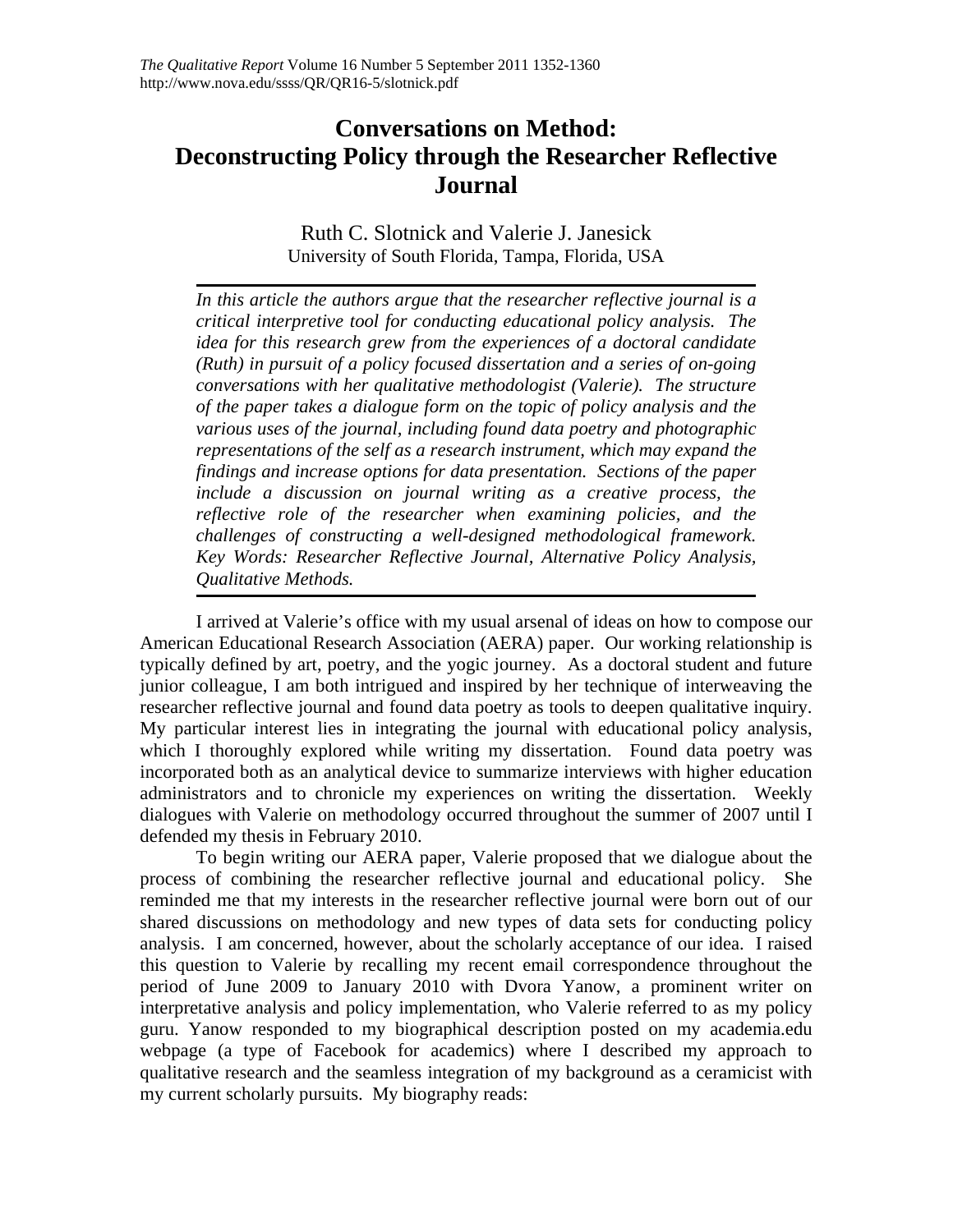While this academic schism [i.e., the process of the studio potter/thespian becoming a higher education researcher] may seem estranged from art, the act of looking and interpreting is analogous. Instead of pondering a script or reforming a ball of clay, I am co-conversant crafting perceptions.

Upon reading this description, Yanow encouraged me to write a future methodological article addressing the idea of crafting perceptions through the metaphor of clay. In return, I posed the following question to Yanow, "How does one tie artistic metaphors into policy implementation?" She openly confessed that while she has experimented with classical music and painting metaphors as handles for conducting policy research, the scholarly community reactions to these techniques were tepid at best. She found that she cannot bridge the worlds of policy implementation with art or even poetry, stating, "there are people nibbling around the edges of this sort of thing." She continued, "Of course, QI [Qualitative Interpretive] has made it [the artistic metaphor] central; but working in policy and organizational studies, I can't imagine using most of those 'tools/techniques' in my field research" (Personal correspondence, January 10, 2010). Are Valerie and I taking up this challenge? [Ruth's Researcher Reflective Journal, 2010]

#### **Mentor's Response**

**Valerie**: Ruth, of course we are. You were a sculptor, I was a dancer choreographer. We both use the researcher reflective journal to full effect when we can and in fact include in the journal some poetry. You are one of the scholars who takes journal writing seriously. I learned a great deal from you in working on your dissertation committee as a member/methodologist. Your use of the journal to deconstruct a public policy inspired both of us to write this, yes? Let's start this next section by you laying out the policy in question and then we both will try to deconstruct it through the researcher reflective journal.

#### **The Policy in Question: Florida's Statewide Articulation Agreement**

In 1959, Florida established a statewide articulation agreement between the State University System (SUS) and its regionally accredited community colleges that guarantees community college students holding a regionally accredited Associate of Arts Degree (AA), admission to one of the 11 universities in the SUS. Ideally, students who complete the required 60 credit hours of general education credit and lower-division course work for their intended majors would have a remaining 60 credit hours (or two years) to earn their bachelor's degree once successfully transferred to the university. Unfortunately, students can get derailed from this plan for numerous reasons. These derailments can be student centered (i.e., change of career paths, stopping out or dropping out of college for personal or financial reasons, and if denied admission to their local university, students can become place bound and unable to complete a four-year degree).

 Other reasons can be institutionally centered (i.e., poor advising, lack of transfer services, and inter-institutional communication breakdowns as to what courses transfer from the community college to the university). Upper level credit requirements can vary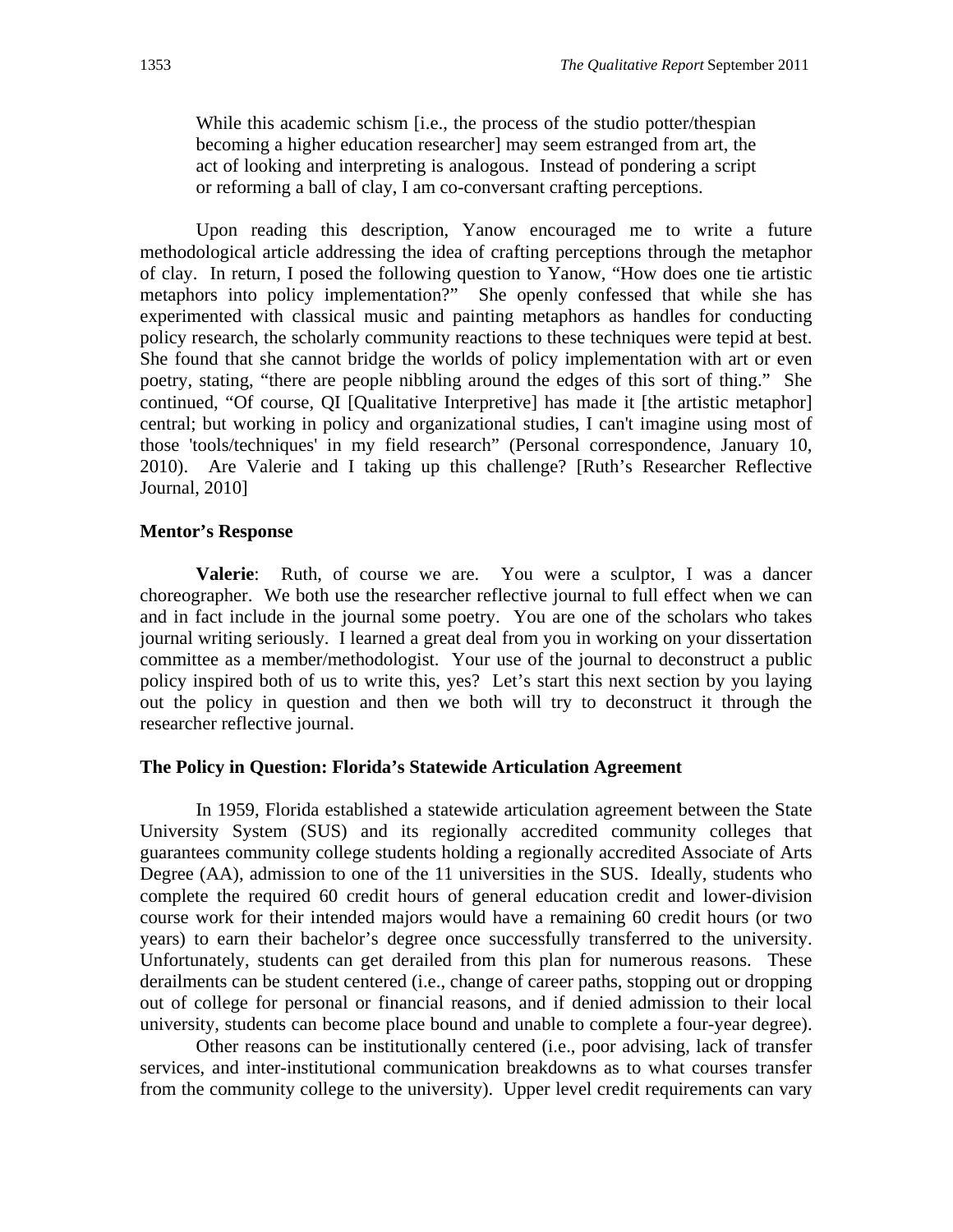by university in the state, causing some students confusion in knowing which prerequisites are required for transfer. If academic advisors at the community college are unaware of these differing requirements, students may enroll in classes that do not transfer into their respective bachelor degree programs. My particular interest in this policy was one of interpretation and implementation. First, I wanted to see how campus administrators perceived this state policy, and secondly how they perceived the implementation of this policy affecting or not affecting underrepresented transfer students. By underrepresented, I mean low-income, first generation in college, and racial and ethnic groups other than non-Hispanic/Whites.

#### **The Role of the Researcher: Reflective Journal and Policy Analysis**

**Valerie**: I see that this policy has really grabbed your attention and as your topic for your dissertation, I know you used the researcher reflective journal effectively to deconstruct this policy. I appreciate your use of the reflective journal and this might be a good place to talk about the importance of the reflective journal through the research process. As you know I have written earlier (2004) about the importance of the journal as a data set. Since the researcher is the research instrument in qualitative research projects, the researcher reflective journal serves the researcher well. For one thing, the journal can be used as a data set for any study and can help the researcher refine herself as the research instrument. Throughout history artists, therapists, poets, chefs, scientists, educators, actors, dancers, musicians, and others have used journals. As researchers we can use the reflective journal in a number of ways:

a. To refine the meaning and interpretation of the researcher's role

b. To understand more fully the responses of participants in the study

c. To use the journal as an interactive tool of communication between the researcher and the participants in a study and

d. To practice the habit of journal writing as a type of connoisseurship by which qualitative researchers reflect and become connoisseurs of their own thinking patterns and indeed how they understand their role as research instrument.

Finally, I would add that the journal writing is in itself a way to create cohesive, coherent and deeply textured analysis.

**Ruth:** Yes, Valerie, you are correct. The researcher reflective journal not only helped me to crystallize my methodical stance, but to clearly articulate my research purpose to my doctoral committee. Clarifying the research purpose was a necessary step since the current climate in my academic program, in our college of education, and in the field of higher education research, predominantly draws from a positivistic paradigm. Several meetings with you while drafting my methods chapter motivated me to continually craft and refine my philosophical stance. You provided me with a reading list of relevant qualitative texts and I voraciously read them to construct my case study, including my own discovery of interpretive policy analysis (Yanow, 2000). I incorporated the researcher reflective journal to: (1) record copious notes on relevant literature on the subject of the study, (i.e., underrepresented students, policy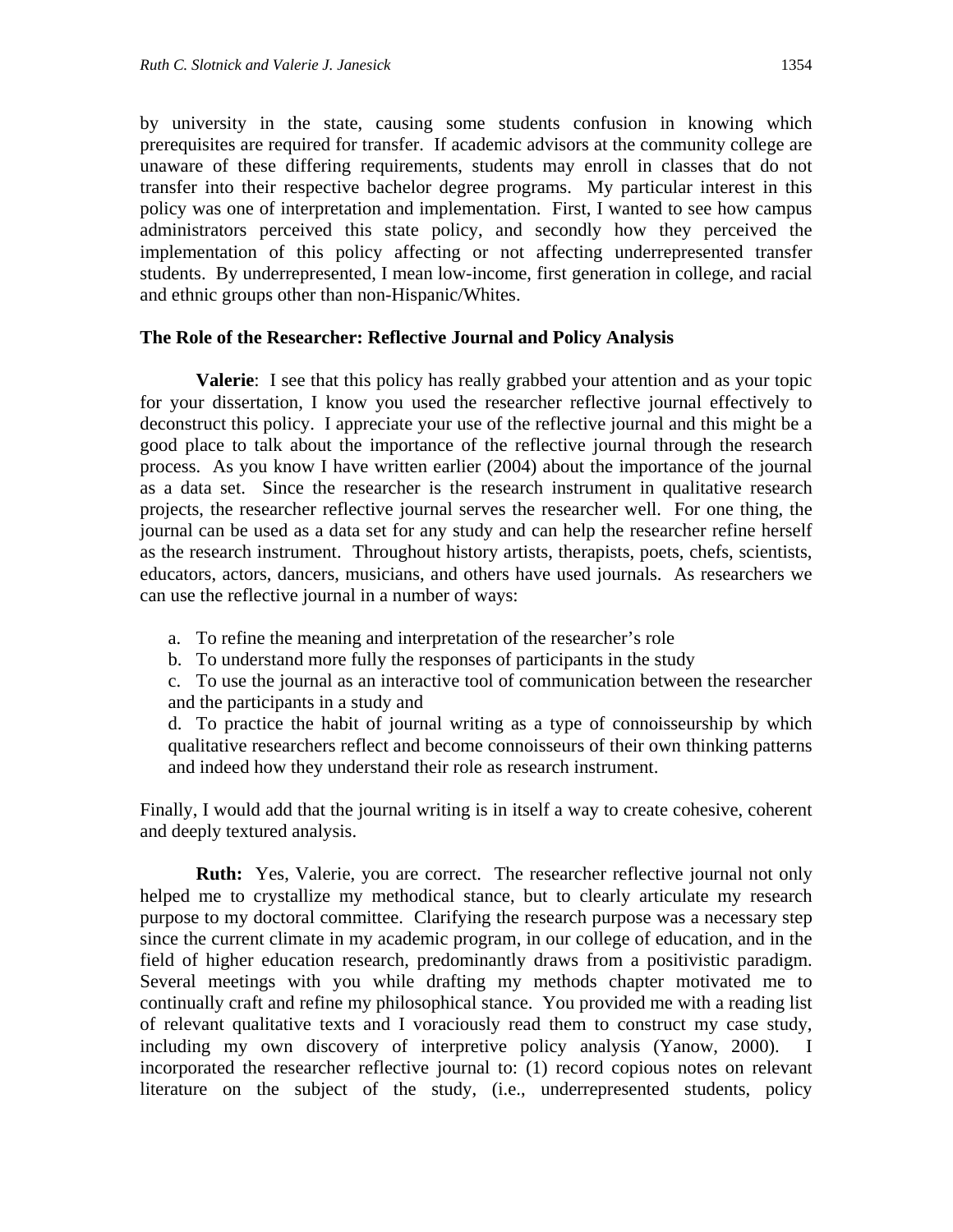implementation, and organizational theory), (2) "logic out" (my working term) my research methodology, (3) dialogue with myself and pose questions regarding the study, (4) compose poetry, (5) photo document pictures of myself throughout the process, (6) log pertinent correspondence (from committee members, participants, IRB review, and policy scholars), and (7) address critical feedback from you on the progress of my dissertation.

For example, on methods, one can see how I reflected on Kvale and Brinkman's (2009) notion of "inter view":

I am pondering Kvale and Brinkman's (2009) definition of "inter view" which they define as "an inter-change of views between two persons conversing about a theme of mutual interest" (p. 2). During the interview, the onus rests on the researcher to pose questions that encourage open discourse. In a semi-structured interview, for example, the purpose is to obtain "descriptions of the life world of the interviewee in order to interpret the meaning of the described phenomena" (Kvale & Brinkman, p. 3). This, they assert, is the role of the hermeneutical scholar, who must "address the *interpretation* of meaning" (Kvale & Brinkman, p. 14, emphasis in original) and posit a compelling interpretation. The authors acknowledge that an interpretation of a phenomenon does not solely rest on the researcher or interviewee alone; instead, meaning is dialogically constructed (Kvale & Brinkman, p. 18). [Ruth's Reflective Journal, 2008]

After fully understanding the meaning of "inter view," I reflected on my choice of using philosophical hermeneutics for data analysis:

In its most basic definition, Kvale and Brinkmann (2009) state, "*hermeneutics* is the study of the interpretation of text" (p. 50, emphasis in original). The difference between classical hermeneutics and philosophical hermeneutics is explained by Schwandt (2000, p. 194). According to Schwandt the classical definition of hermeneutics holds that in the role of interpreter the researcher objectifies the interviewee when forming an understanding of the text. Whereas, with philosophical hermeneutics, "understanding is not a matter of setting aside, escaping, managing, or tracking one's own standpoint, prejudgments, biases, or prejudices. On the contrary, understanding requires the engagement of one's biases" (Schwandt, p. 195). In other words, it is not humanly possible to block out one's assumptions and biases and to purely objectify human action when interpreting text. Thus, for me, philosophical hermeneutics, which takes a "non-objectivist view of meaning," (Schwandt, p. 195) is the paradigm I will draw from when conducting my data analysis. [Ruth's Reflective Journal, 2008]

Halfway through the analysis I became extremely frustrated and eventually abandoned the categorical frame I had originally drafted to analyze my results. Here, I referred to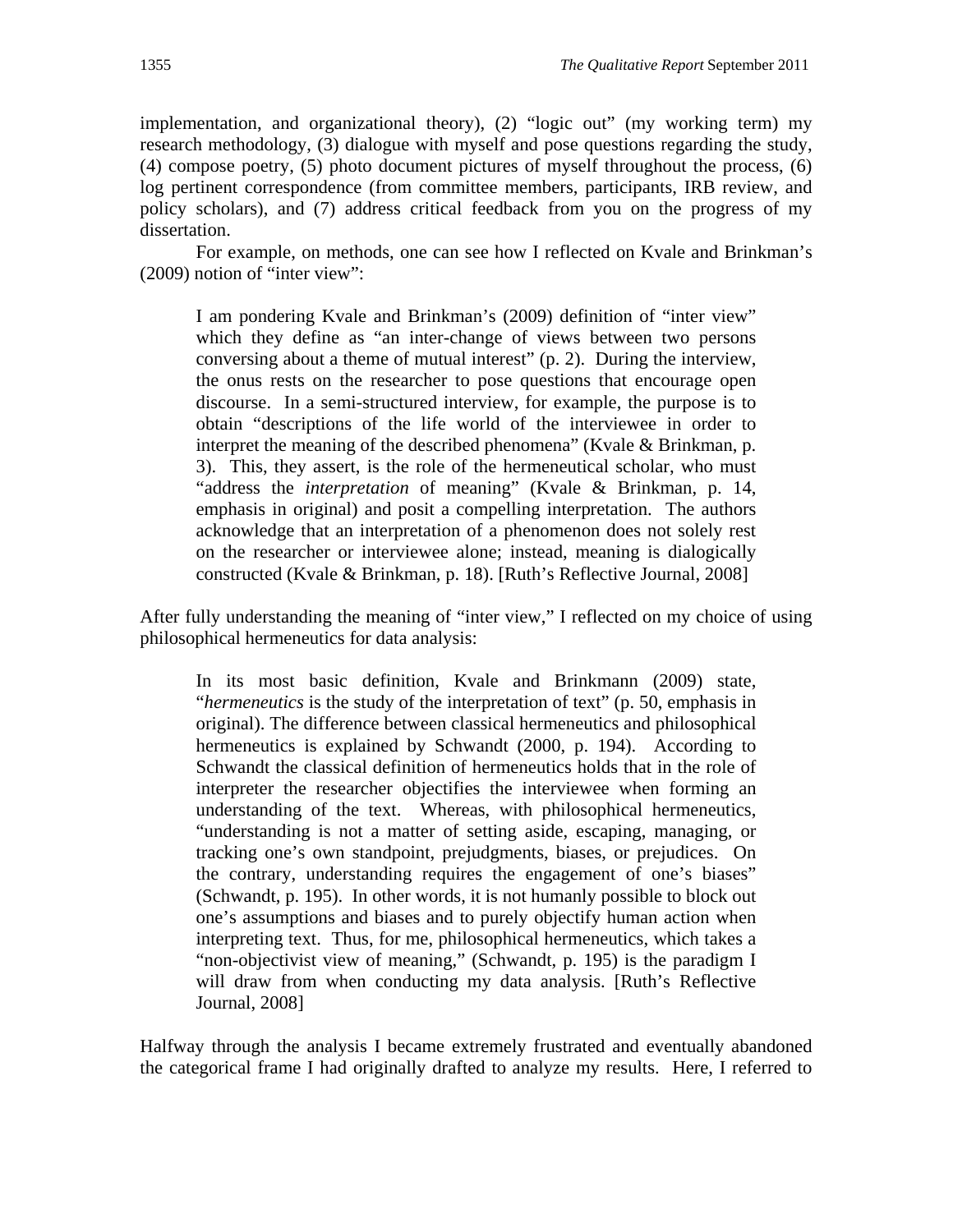Yanow's (2000) text on interpretive policy analysis and vented my frustration in my reflective journal:

I am spending the day trying to understand my categorical frame (my case matrix as it is currently labeled in a draft of my dissertation) as opposed to metaphorical analysis. According to Yanow (2000) in metaphorical analysis, "the contrast is usually unstated in the context and is introduced by the analyst, drawing on knowledge of the context" (p. 54). I also discovered that I am using "frame" (p. 13) as a noun as opposed to a verb. What this means is that my case matrix is a frame [versus the act of "framing"]. My case matrix is a frame that represents the architecture of the argument underlying community college and university administrators' perceptions of the statewide articulation agreement as it pertains to underrepresented transfer students. By creating a frame, I am apparently doing a comparative analysis across communities (Yanow, 2000). At this point I see four distinct communities. But as I analyze the interview corpus, I am growing concerned that the categories are becoming exceedingly blurry rather than sharp in terms of their initial categorical placement on the matrix. On this exact topic, Yanow provides an example of how categories in a study she conducted on race and ethnicity (p. 55) became difficult to discern. She also stresses that the role of the analyst is to highlight not the similarities, but attend to the major differences within each categorical group (p. 5). These differences assist in locating the tensions and highlight inconsistencies.

My original placement of individuals on the matrix was based on my intuition. When I re-read the interview texts, I have to test my intuition against what I am actually hearing. This is turning out to be quite a surprise. What is surprising is that my intuition is off. I may have placed my interviewees in the wrong categories on the matrix. I find this revelation shocking because my intuition is usually spot-on. So what's going on? Where did I miss something? What is this schism? Am I getting a little confused because I think I hear administrators telling me what they think they should be saying about underrepresented students rather than what they really think? I also noticed that some of my interviewees seem to answer in the way that Tierney (2008) classifies as administrators inadvertently blaming the minority group for their own academic failures as opposed to institutions becoming more culturally responsive and repairing institutional barriers.

Am I hearing institutional racism or am I looking for it? When an administrator states that we need to "bring them up to the education-ese" and create a "first-class community college student," what does this mean? Is there some indication that administrators want to help underrepresented groups "pass" as Whites instead of passing as Black or Asian in a predominantly White institution? Is this a form of educational imperialism? Is this a type of institutional theatrical performance? How can I tell if informants are stating the truth or just telling me what they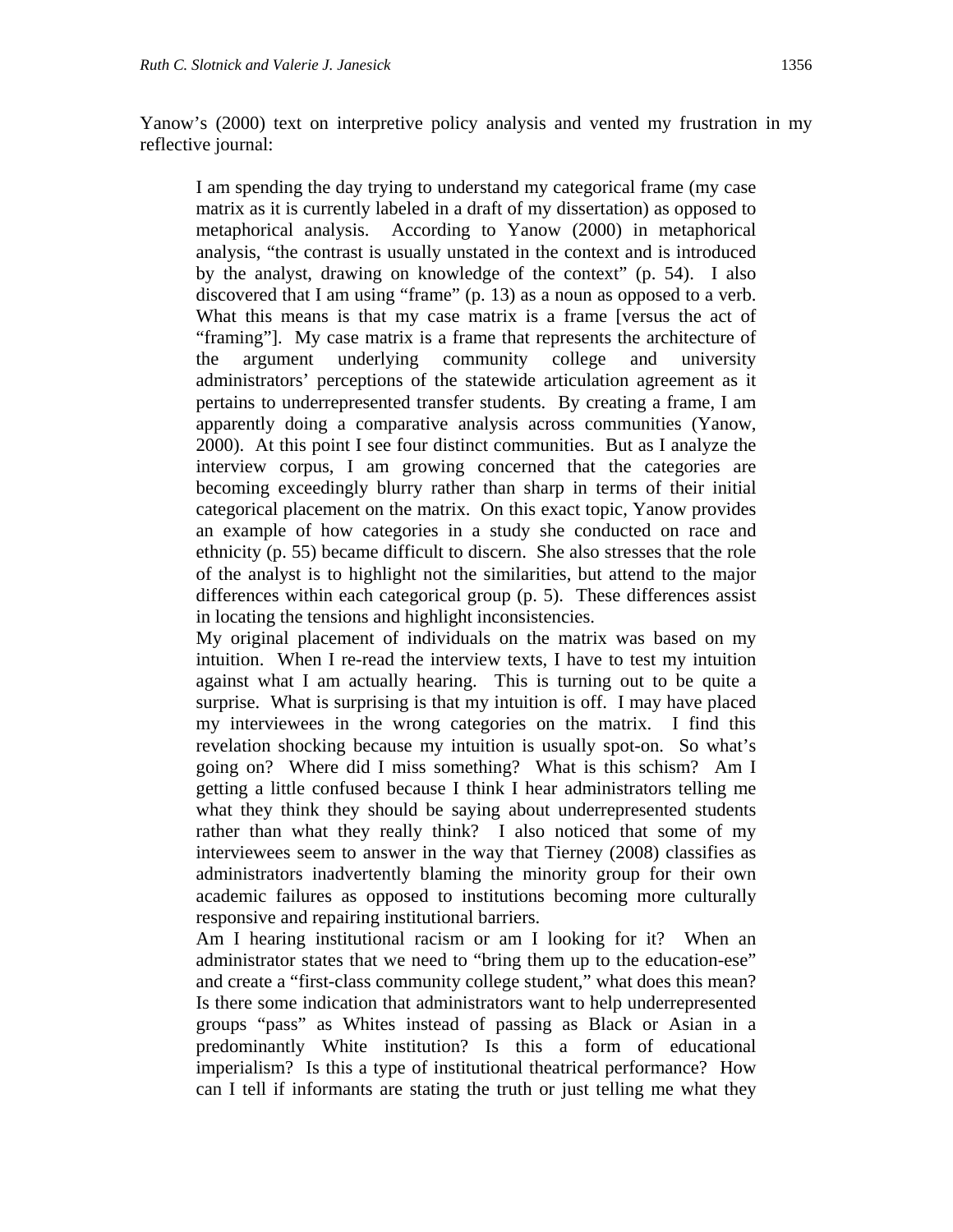believe is the politically correct thing to say, because when I hear a Black female administrator telling me that the Whites in upper-level administration just "don't get it", I need to look deeper for the subtle discrepancies in meaning. [Ruth's Reflective Journal, 2009]

Inspired by one of the interviewees on this very subject, I created a short found data poem that summarized my perceptions of one administrator's perception of underrepresented students' experience matriculating through the American educational system. In the example below, I incorporated words taken directly from an interviewee's transcript:

Underrepresented students must move Through the educational morass Onto terra firma Clinging to one's diversity [Ruth's Reflective Journal, 2009]

In the final phase of writing the dissertation, I started to reflect more on the process of writing the thesis and the required personal discipline needed to finish the project. To this end, I jotted down my thoughts on the popular cliché "you can almost see the light at the end of the tunnel" uttered by well meaning professors and fellow doctoral students when you tell them you are nearing the end of the dissertation:

I believe the light at the end of the tunnel does not realistically appear until the middle or a third of the way through chapter five [at least for me it did not]. *Warning:* avoidance behavior is the worst at this time as writing this chapter requires vast amounts of brainpower to analyze, synthesize, and evaluate. Do not stop. Keep writing. [Ruth's Reflective Journal, 2010]

I also used the journal to photo-documented pictures of myself throughout my doctoral career (see Figure 1).

Figure 1: *Selected Self-Portraits (2007-2010)*



Three years of pictures allowed me to gain of sense of myself over time and became an important reminder that in qualitative research, I am the data collection instrument. My body is not divorced from the process as I am integral part of the finalized piece of work whether I am conducting a policy study or study on higher education history.

**Valerie:** Ruth, I love your integration of the self-portraits—of course you need to say something about why and what they mean for insertion here—are you saying policy analysis through the journal gives insight into the scholar's role? For me that would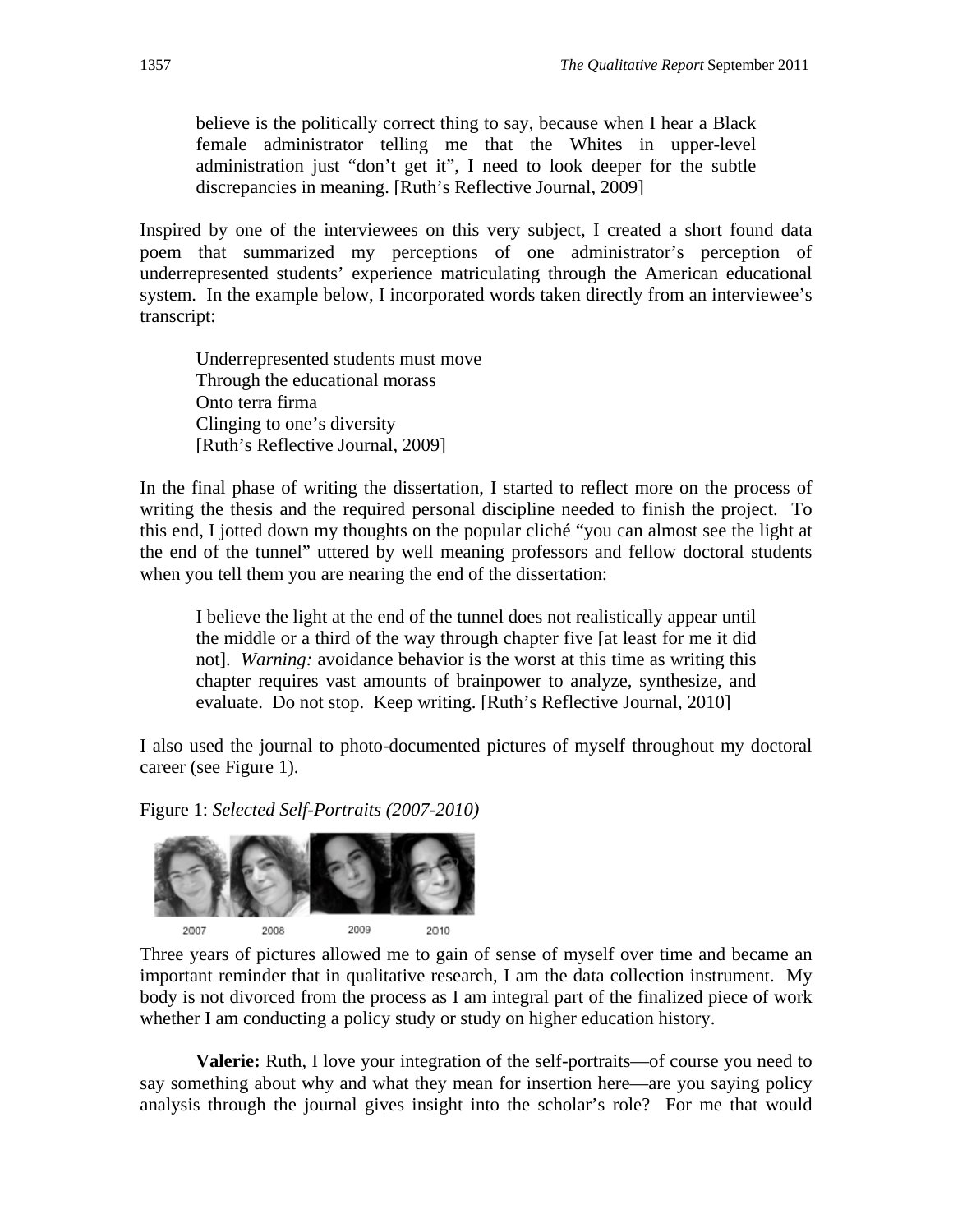make sense, and as I observe you wrestle with this I see you authentically grapple with this role in your writing.

**Ruth:** I believe it is impossible for me to separate my own physical body from the process of conducting research. Since, in qualitative research the individual is the research instrument through which all data are passed, interpreted, and reported, the scholar's role is constantly evolving as self evolves. Does this make sense? I am drawn to questions of policy, how policy is perceived, and enacted (or not). The reflective journal depicts a maturation of this scholar's desire to "know" in both writing and in image. For example, in 2007, I quit my full-time job as an academic advisor to become a full-time graduate student and research assistant. The first picture represents my embarking on the dissertation journey. I was eager to begin, but somewhat naive about the process of conducting qualitative research and completely clueless of faculty agendas operating inside of departmental politics. I was equally unaware of the fact that others might perceive my own enthusiasm to learn as over zealousness or even somewhat threatening.

In 2008, after a minor academic setback, which resulted in the most formative stage of my doctoral career, the second photograph captures a regaining of self and a gaining of a deeper understanding of qualitative research. However, from 2008 to 2009, I encountered a life-threatening illness from which I prevailed and the third picture reflects this struggle. Finally, the last photo depicts a Ruth who has matured into her own academic skin. The sheen of innocence has been replaced with the hard-won glow of knowing myself, proving myself to others, and cementing my research direction. Again, the photographs are part of the reflective journal process that continually marks the presence of the researcher when analyzing the policy. I would argue that the researcher is a vehicle through which policy analysis flows, and the life experiences held by the researcher cannot be separated from the interpretative act, nor from the process of analysis and synthesis of data.

**Valerie:** Ruth, I see what you mean about this being interrelated. In fact I totally agree that it is almost impossible to separate the body from the mind as any good yoga practitioner and dancer knows. I have written about this before (Janesick, 2004) and most recently (Janesick, 2010) mentioned this. In addition I agree with something you said at your dissertation defense, "it is impossible to *bracket* yourself." That is a holdover I think from people trying to defend the legitimacy of our work as qualitative researchers to try and use guidelines from another paradigm to do so. As you know the reason we are doing qualitative work and using the researcher reflective journal to deconstruct policy is because we see this as a holistic integrated research act. There is no need to import words or concepts from another paradigm into this interpretive paradigm.

#### **Conclusion/Recommendations from Both of Us**

The advantage of the researcher reflective journal for educational policy analysis is that it is both an instrument and a technique to thoroughly examine policy and the implementation process. Our interpretation of "policy" assumes that it is always filtered through our eyes and the eyes of others and is therefore never value-neutral. Also, what is written is not necessarily followed in practice. For example, in my dissertation, where several White administrators perceived the Florida statewide articulation agreement as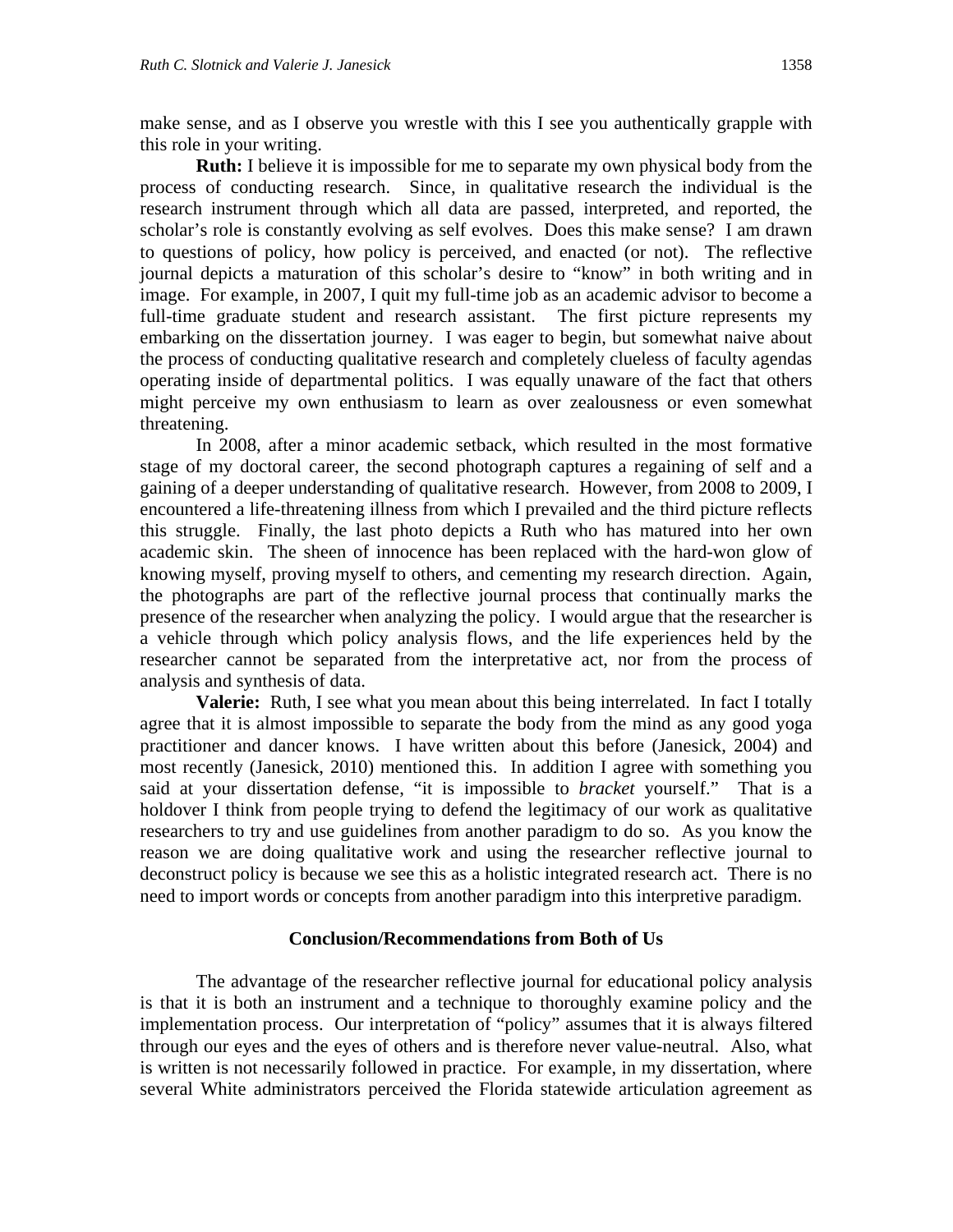"wide open," a participant of color noted *polices are never neutral*. I expanded this contradiction more fully in my journal and determined that interpretations of transfer policies vary greatly by administrative role, years of experience in higher education, gender, and race and ethnicity.

Additionally, the researcher reflective journal can serve as a critical interpretive systemic and rigorous tool to deconstruct educational policy. Qualitative research would benefit by incorporating the journal to open an entire subcategory of policy analysis techniques. As a tool, the journal becomes the "connective tissue" uniting field notes, memos, interview transcripts, and relevant documents and artifacts to unearth what is forming "beneath the surface" (Progroff, 1992, p. 14) of the study. In my case (Ruth), my doctoral study was focused on community college and university administrators' perceptions of the transfer process for underrepresented students. I wanted to understand how these senior level administrators described and explained the transfer policy in relation to low-income, first generation in college, and underrepresented racial and ethnic groups. The in-depth interviews allowed me to garner policy interpretations. It was through my continual writing in the journal that I was able to keep myself on track to accomplish this. By constructing poems found in the data I sharpened my self as the research instrument by exercising my artistic eye and integrating poetry as a device to synthesize my findings. Furthermore, the well-practiced qualitative researcher knows that he or she must authentically engage with other human beings through the "self" as a conduit that probes and prompts for rich dialogue. I incorporated self-portraits into the pages of my journal as a way to access and reflect on the robustness of the research instrument. For me, (Valerie) writing in the researcher reflective journal each day I know that I have become a better analyst, writer, thinker and of course artist. Writing reflects who we are and I agree that by writing we keep our artistic and creative sides available for deconstructing written policy statements.

In this paper we have argued that the better one knows self, the more attuned the researcher is to the spoken and unspoken subtleties. In other words, the act of uncovering meaning, even if an interviewee is avoiding, purposely exaggerating, politically correctly responding to interview questions, the verbatim transcript provides only a single dimension of text to be interpreted. Therefore the journal provides an additional layer for analysis, but here it is predominantly a solitary journey driven by the discipline of the researcher to fully explore all the threads of the study (i.e., character sketches, field notes, hunches on coding, memos, policy documents, personal challenges, etc.). The culmination is the journal as a solid interpretive tool for guiding analysis and interpretation in qualitative research projects. Research is an active verb and as such we are actively writing.

Traditionally, policy analysis relies on numbers and endless faith in numbers. As Best (2004), a well known statistician, pointed out there are many public issues confused by numbers making them magical, mystical, missing, and all around confusing. We welcome our colleagues who mostly rely on numbers to examine our assertion of assimilating the reflective journal to systematically unpack the stories behind the number. What we are trying to do in our paper is build capacity for an alternative way of doing policy analysis as well as tapping into our writing self and our creative voice.